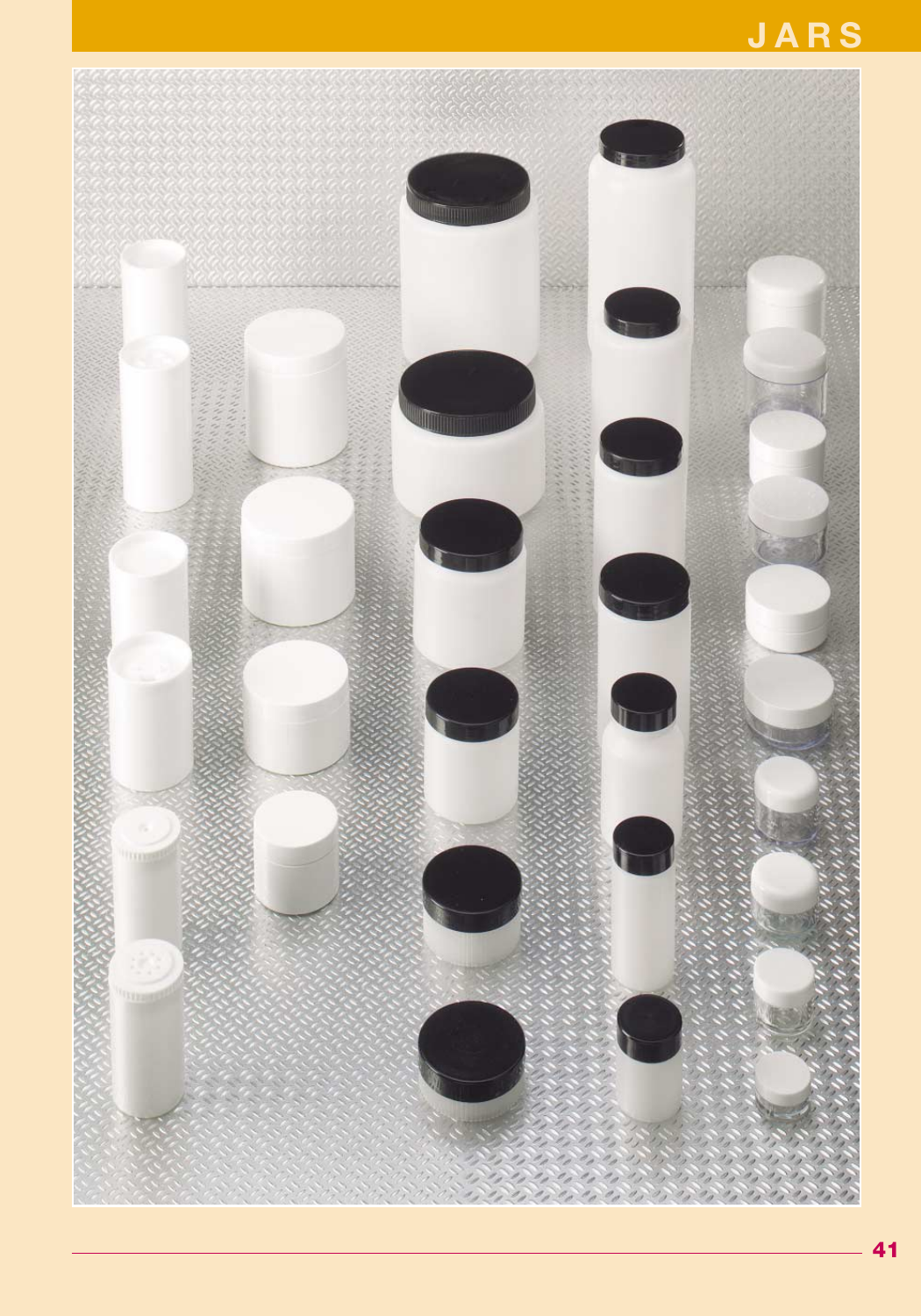# **S QUAT & TALL JARS**



- Wide mouth jars suitable for powders, tablets and creams
- Available in white as well as natural polythene

#### **Squat Jars, High Density Polythene, Natural**

| Code         | <b>Capacity</b><br>ml | <b>Height</b><br>mm | <b>Diameter</b><br>mm | <b>Print/Label Area</b><br>Height x Width mm | <b>Neck Finish</b>              |
|--------------|-----------------------|---------------------|-----------------------|----------------------------------------------|---------------------------------|
| P201/22      | 150                   | 68                  | 60                    | $45 \times 83$                               | 58 <sub>mm</sub> R <sub>3</sub> |
| $P_{201/24}$ | 285                   |                     | 78                    | $55 \times 110$                              | 70mm R3                         |
| P201/25      | 685                   | 86                  | 117                   | $50 \times 170$                              | 100mm R3                        |
| P201/26      | 1285                  | 152                 |                       | $110 \times 170$                             | 100mm R3                        |

#### **Tall Jars, High Density Polythene, Natural**

| Code    | <b>Capacity</b><br>ml | <b>Height</b><br>mm | <b>Diameter</b><br>mm | <b>Print/Label Area</b><br>Height x Width mm | <b>Neck Finish</b>              |
|---------|-----------------------|---------------------|-----------------------|----------------------------------------------|---------------------------------|
| P202/21 | 30                    | 45                  | 36                    | $27 \times 47$                               | 33mm R3                         |
| P202/22 | 60                    | 80                  | 36                    | $60 \times 47$                               | $33$ mm $R3$                    |
| P202/23 | 130                   | 93                  | 50                    | $50 \times 70$                               | 38mm R3                         |
| P202/24 | 260                   | 114                 | 61                    | $87 \times 83$                               | 58 <sub>mm</sub> R <sub>3</sub> |
| P202/25 | 320                   | 127                 | 65                    | $95 \times 92$                               | 58 <sub>mm</sub> R <sub>3</sub> |
| P202/26 | 525                   | 140                 | 76                    | $105 \times 108$                             | 58 <sub>mm</sub> R <sub>3</sub> |
| P202/27 | 1000                  | 195                 | 90                    | $140 \times 130$                             | 70mm R3                         |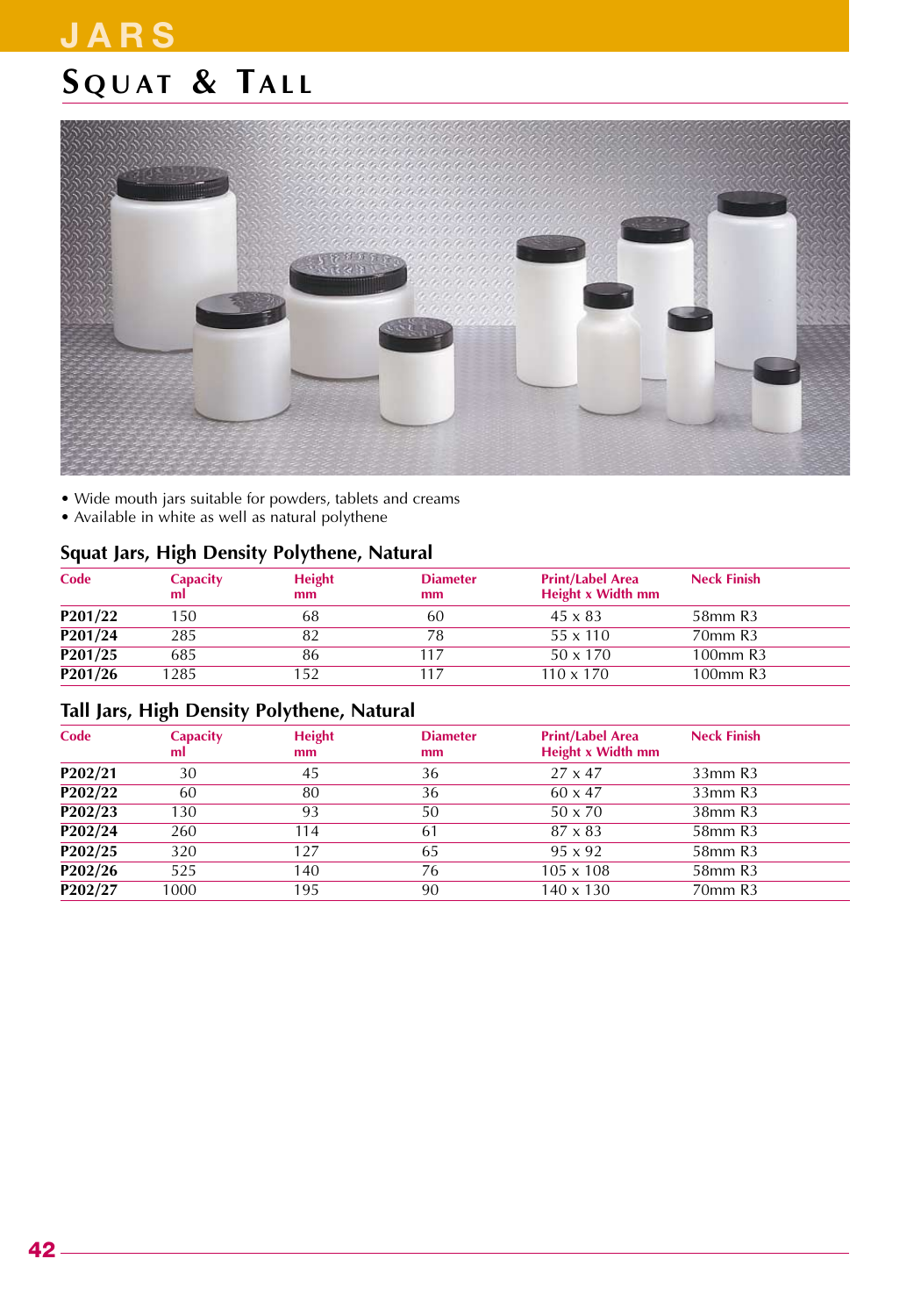

**TALL**

Scale 1:4 Front & Top View

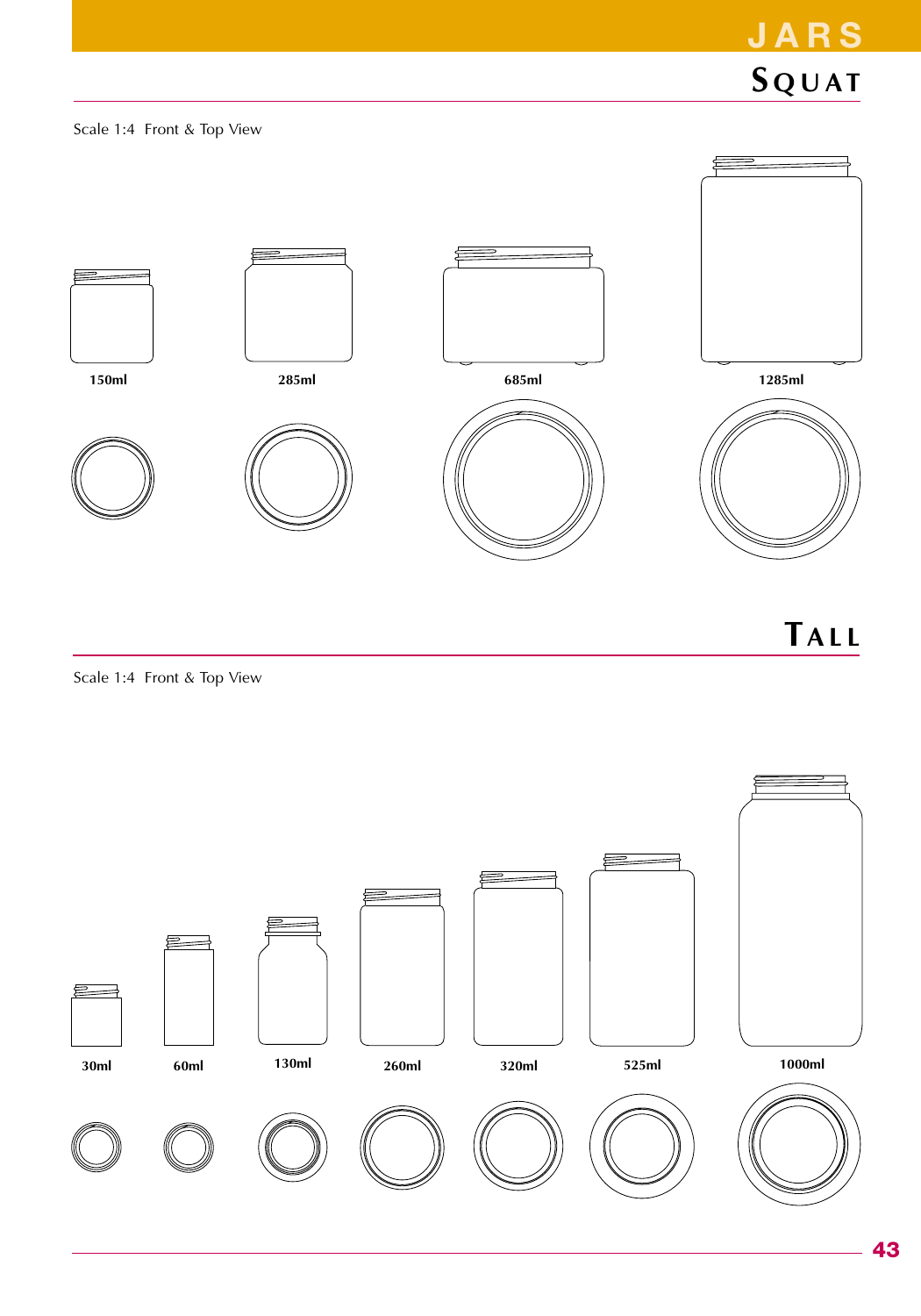### **JARS**

### **S TANDARD**

- Single wall straight sided jars for cosmetic and toiletry products
- Designed for use with wadless white polypropylene caps shown on fitments page 52

#### **Standard Jars, Polypropylene, White**

| Code                 | <b>Capacity</b><br>ml | <b>Height</b><br>mm | <b>Diameter</b><br>mm | <b>Print/Label Area</b><br>Height x Width mm | <b>Neck Finish</b>              |
|----------------------|-----------------------|---------------------|-----------------------|----------------------------------------------|---------------------------------|
| P203/02              | 50                    | 42                  |                       | $23 \times 147$                              | 48mm R3                         |
| P203/03              | 100                   | 48                  | 70                    | $31 \times 186$                              | 66 <sub>mm</sub> R <sub>3</sub> |
| P <sub>203</sub> /05 | 200                   | 67                  |                       | $43 \times 241$                              | 77 <sub>mm</sub> R <sub>3</sub> |
| P203/07              | 300                   | 91                  |                       | $65 \times 241$                              | 77 <sub>mm</sub> R <sub>3</sub> |

### **F LUTED**

- Wide mouth jars, suitable for creams
- Convenient size for vanity cases
- Suitable for cap labelling only

#### **Fluted Jars, Low Density Polythene, Natural**

| Code    | Capacity<br>ml | <b>Height</b><br>mm | <b>Diameter</b><br>mm | <b>Neck Finish</b>              |
|---------|----------------|---------------------|-----------------------|---------------------------------|
| P204/01 | 30             | $\sim$ $\sim$       | 58                    | 58 <sub>mm</sub> R <sub>3</sub> |
| P204/02 | 50             | ر ر                 | 58                    | 58 <sub>mm</sub> R <sub>3</sub> |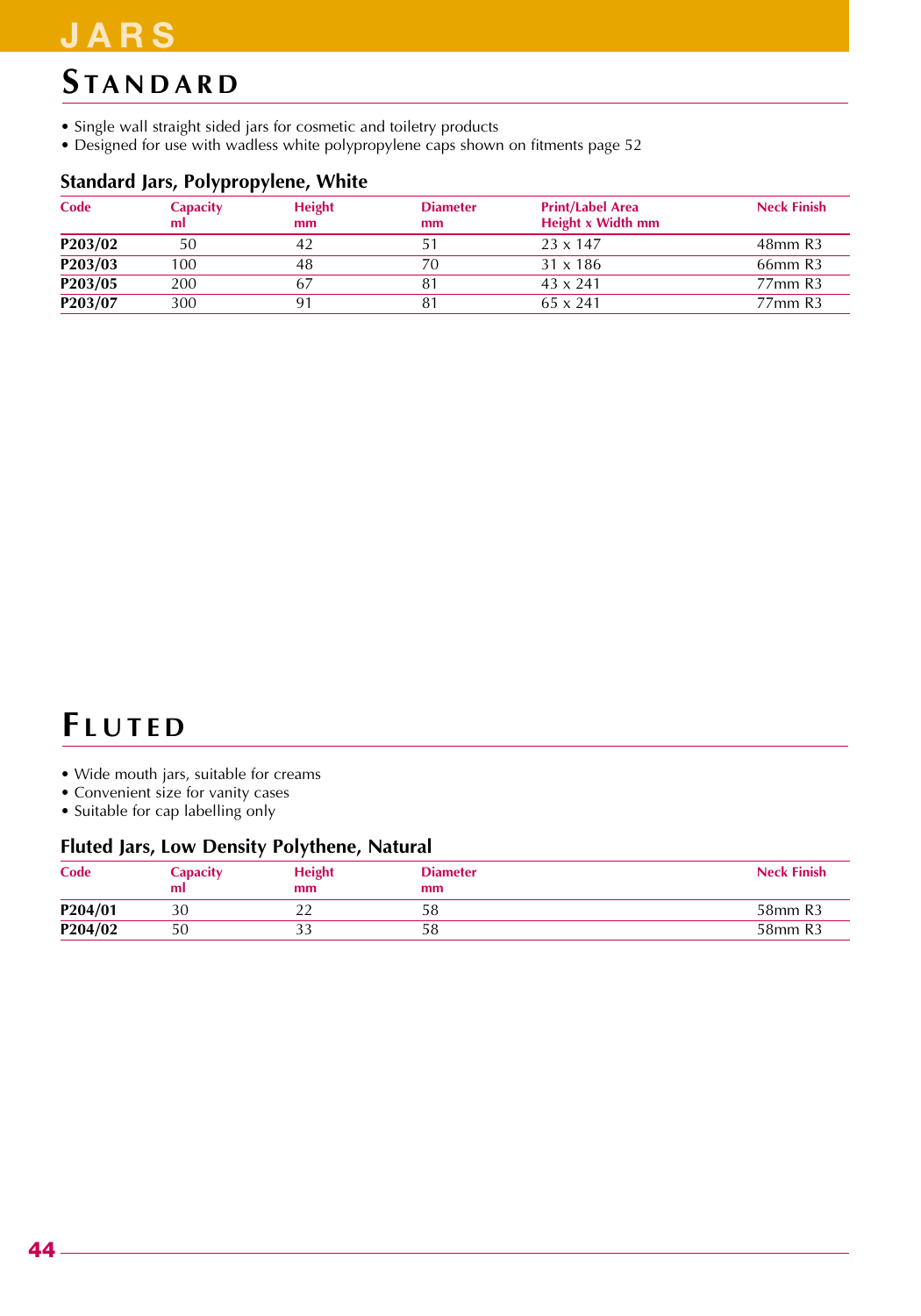

**F LUTED**

**JARS**

Scale 1:3 Front & Top View





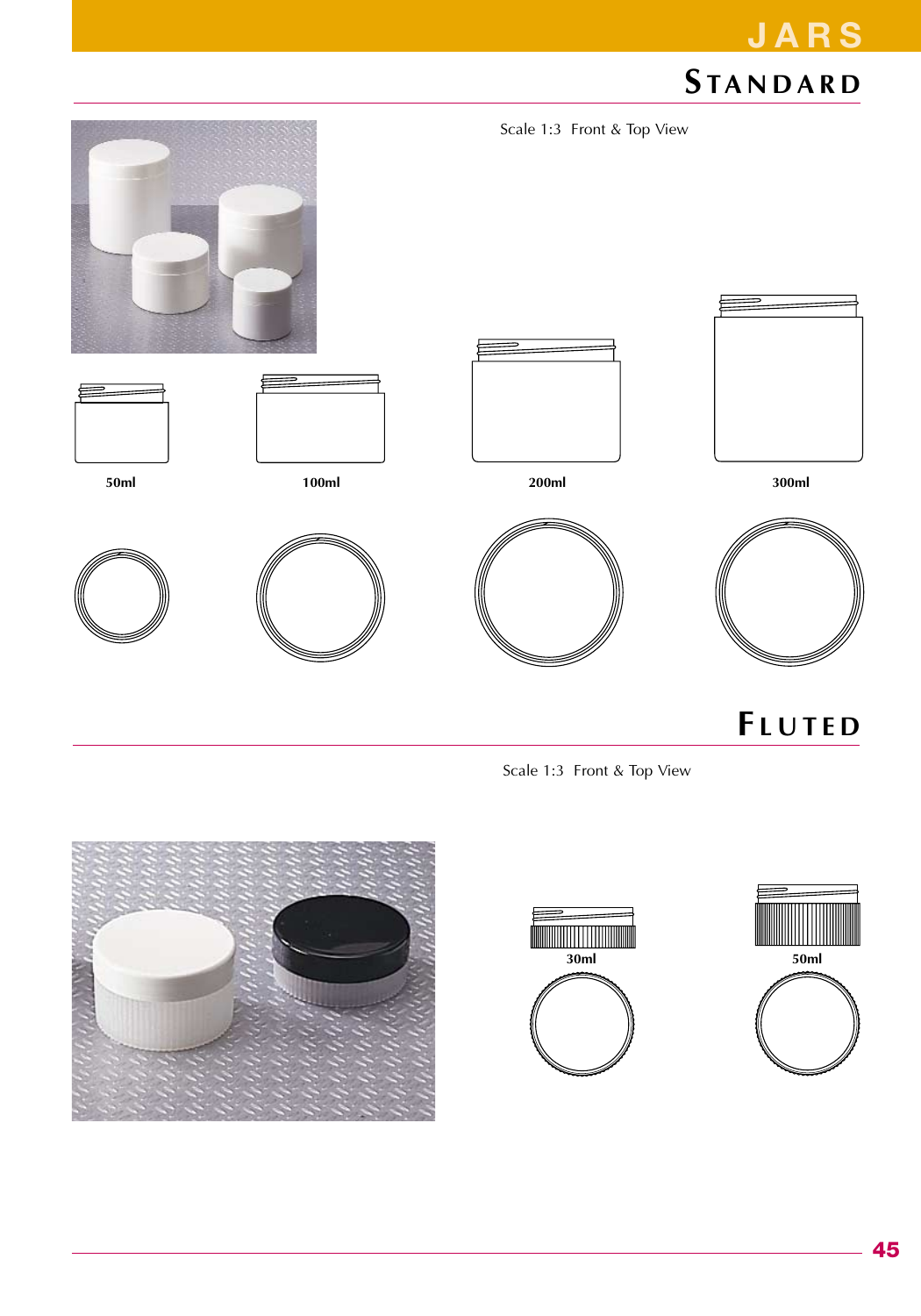### **JARS**

# **C OSMETIC , S INGLE WALL**

- Suitable for cosmetic creams and ointments
- Supplied as standard with white caps, black and other colours available to special order

#### **Single Wall, SAN Clear**

| Code                 | <b>Capacity</b><br>ml | <b>Height</b><br>mm | <b>Diameter</b><br>mm | <b>Print/Label Area</b><br>Height x Width mm | Cap<br><b>Reference</b>   |
|----------------------|-----------------------|---------------------|-----------------------|----------------------------------------------|---------------------------|
| P <sub>207</sub> /01 |                       |                     | 30                    |                                              | P651/11, P653/11          |
| P207/02              | 10                    | 28                  | 34                    | $14 \times 43$                               | P651/12, P652/12, P653/12 |
| P207/03              | 15                    | 32                  | 40                    | $13 \times 51$                               | P654/01                   |
| P207/04              | 20                    | 36                  | 40                    | $18 \times 51$                               | P654/01                   |
| P207/05              | 30                    | 32                  | 59                    | $13 \times 79$                               | P654/03                   |
| P207/06              | 50                    | 45                  | 59                    | $18 \times 79$                               | P654/03                   |
| P207/08              | 100                   | 60                  | 68                    | $32 \times 101$                              | P654/04                   |

#### **Single Wall, SAN White**

| Code                 | <b>Capacity</b><br>ml | <b>Height</b><br>mm | <b>Diameter</b><br>mm | <b>Print/Label Area</b><br>Height x Width mm | Cap<br><b>Reference</b>   |
|----------------------|-----------------------|---------------------|-----------------------|----------------------------------------------|---------------------------|
| P <sub>207</sub> /11 |                       | 17                  | 30                    |                                              | P651/11, P653/11          |
| P207/12              | 10                    | 28                  | 34                    | $14 \times 43$                               | P651/12, P652/12, P653/12 |
| P207/13              | 15                    | 32                  | 40                    | $13 \times 51$                               | P654/01                   |
| P <sub>207</sub> /14 | 20                    | 36                  | 40                    | $18 \times 51$                               | P654/01                   |
| $P_{207/15}$         | 30                    | 32                  | 59                    | $13 \times 79$                               | P654/03                   |
| P207/16              | 50                    | 45                  | 59                    | $18 \times 79$                               | P654/03                   |
| $P_{207/18}$         | 100                   | 60                  | 68                    | $32 \times 101$                              | P654/04                   |

#### **Caps for Single Wall Jars**

| Code    | <b>Description</b>                                              |
|---------|-----------------------------------------------------------------|
| P651/11 | Plain, wadless to fit 5ml jar, white, polypropylene             |
| P651/12 | Plain, wadless to fit 10ml jar, white, polypropylene            |
| P652/12 | Plain, wadded to fit 10ml jar, white, polypropylene             |
| P653/11 | Radius, wadless to fit 5ml jar, white, polypropylene            |
| P653/12 | Radius, wadless to fit 10ml jar, white, polypropylene           |
| P654/01 | Radius, wadless to fit 15ml and 20ml jars, white, polypropylene |
| P654/03 | Plain, wadded to fit 30ml and 50ml jars, white, polypropylene   |
| P654/04 | Plain, wadded to fit 100ml jar, white, polypropylene            |
|         |                                                                 |

#### **Seals for Single Wall Jars**

| Code    | Description                                     |
|---------|-------------------------------------------------|
| P654/08 | To fit 30ml and 50ml jars, white, polypropylene |
| P654/09 | To fit 100ml jar, white, polypropylene          |

Scale 1:3 Front View, Caps & Seals

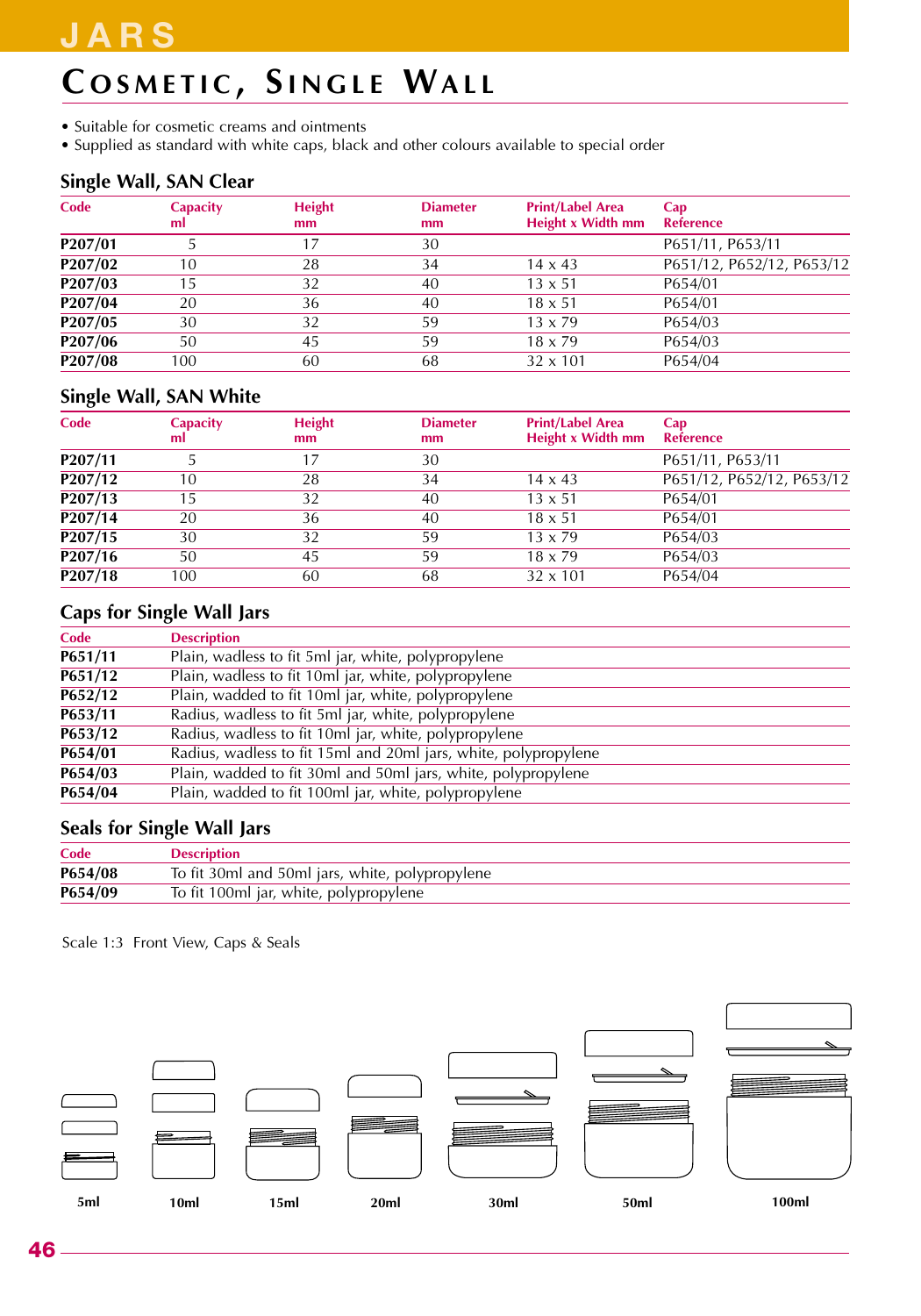## **JARS C OSMETIC , D OUBLE WALL**



- SAN outer with Polypropylene inner
- Supplied as standard in white

#### **Double Wall, SAN, White**

| Code    | Capacity<br>ml | <b>Height</b><br>mm | <b>Diameter</b><br>mm | <b>Print/Label Area</b><br>Height x Width mm | Cap<br>Reference |
|---------|----------------|---------------------|-----------------------|----------------------------------------------|------------------|
| P208/35 | 30             | 44                  |                       | $25 \times 69$                               | P650/03          |
| P208/38 | 50             |                     |                       | $29 \times 79$                               | P650/04          |

#### **Caps for Double Wall Jars**

| Code    | <b>Description</b>                            |
|---------|-----------------------------------------------|
| P650/03 | Wadded, to fit 30ml jar, white, polypropylene |
| P650/04 | Wadded, to fit 50ml jar, white, polypropylene |

#### **Seals for Double Wall Jars**

| Code    | <b>Description</b>             |
|---------|--------------------------------|
| P650/05 | To fit 30ml jar, polypropylene |
| P650/06 | To fit 50ml jar, polypropylene |

Scale 1:3 Front View, Cap & Seal